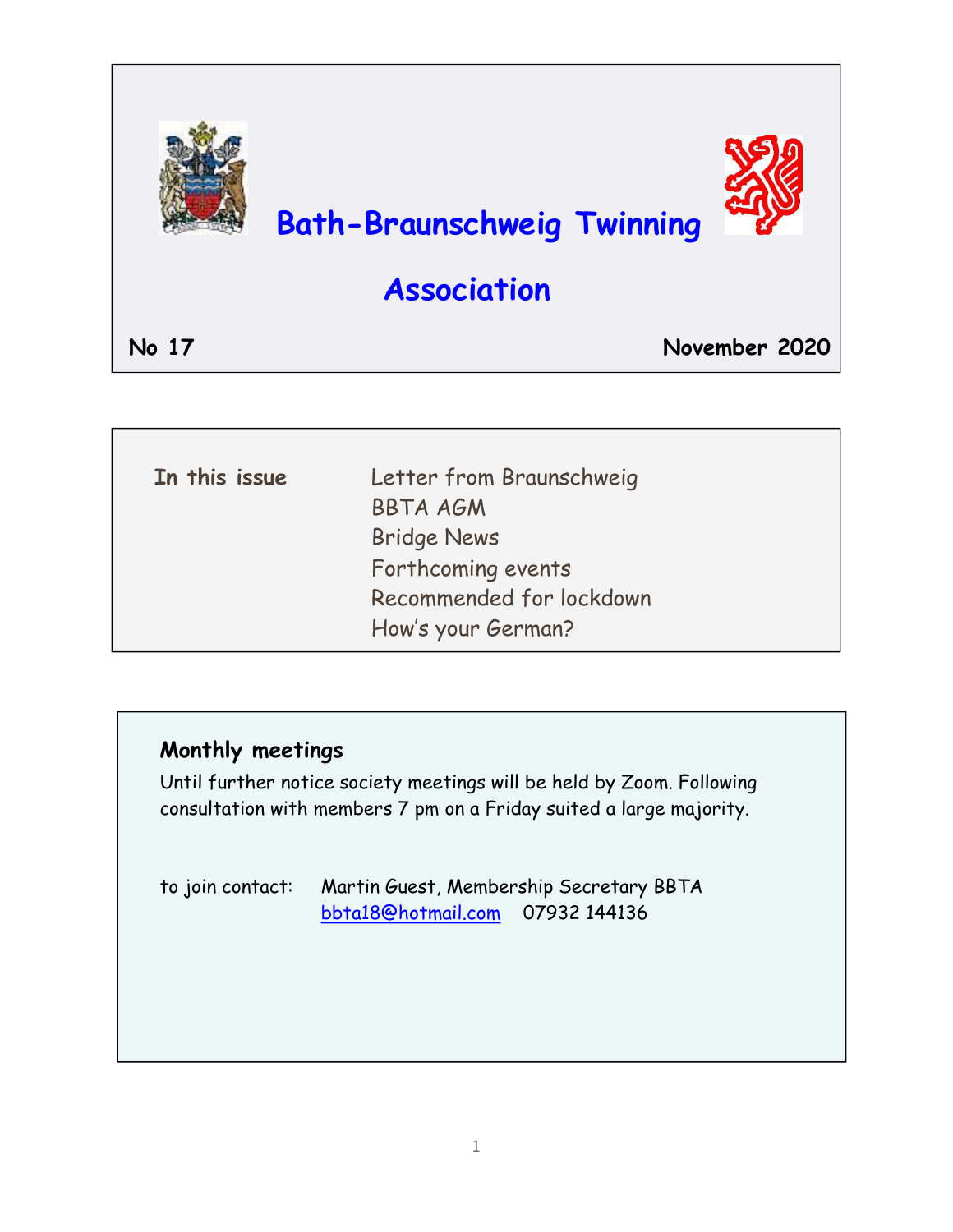

### **Letter from Braunschweig**

2020 – what an exceptional year! Who would have thought that this year would be dominated by a new virus, diseases, vaccinations, lockdown, shutdown… Now we are in the middle of a "Lockdown light" as it is called in Germany. The situation is a real disaster - especially for artists, theatres and restaurants. And who knows how it will go on? On the positive side, I am deeply impressed by so many people developing creative ideas, using new technological devices to keep us connected and in some cases even broaden our horizon. There are so many things to be discovered virtually.

Stay safe, stay healthy. Best wishes from Katrin and the DEG

### **The BBTA AGM 2019 was held on line on Friday 7 Aug 2020**

The following officers were all reelected:

| Chairman                         | Bryan Chalker      |
|----------------------------------|--------------------|
| Vice Chairman                    | Jeremy Key-Pugh    |
| Hon. Secretary                   | <b>Hilary Elms</b> |
| Hon. Treasurer/Minutes Secretary | Tony Horstmann     |
| <b>Membership Secretary</b>      | Martin Guest       |

There are in addition 5 committee members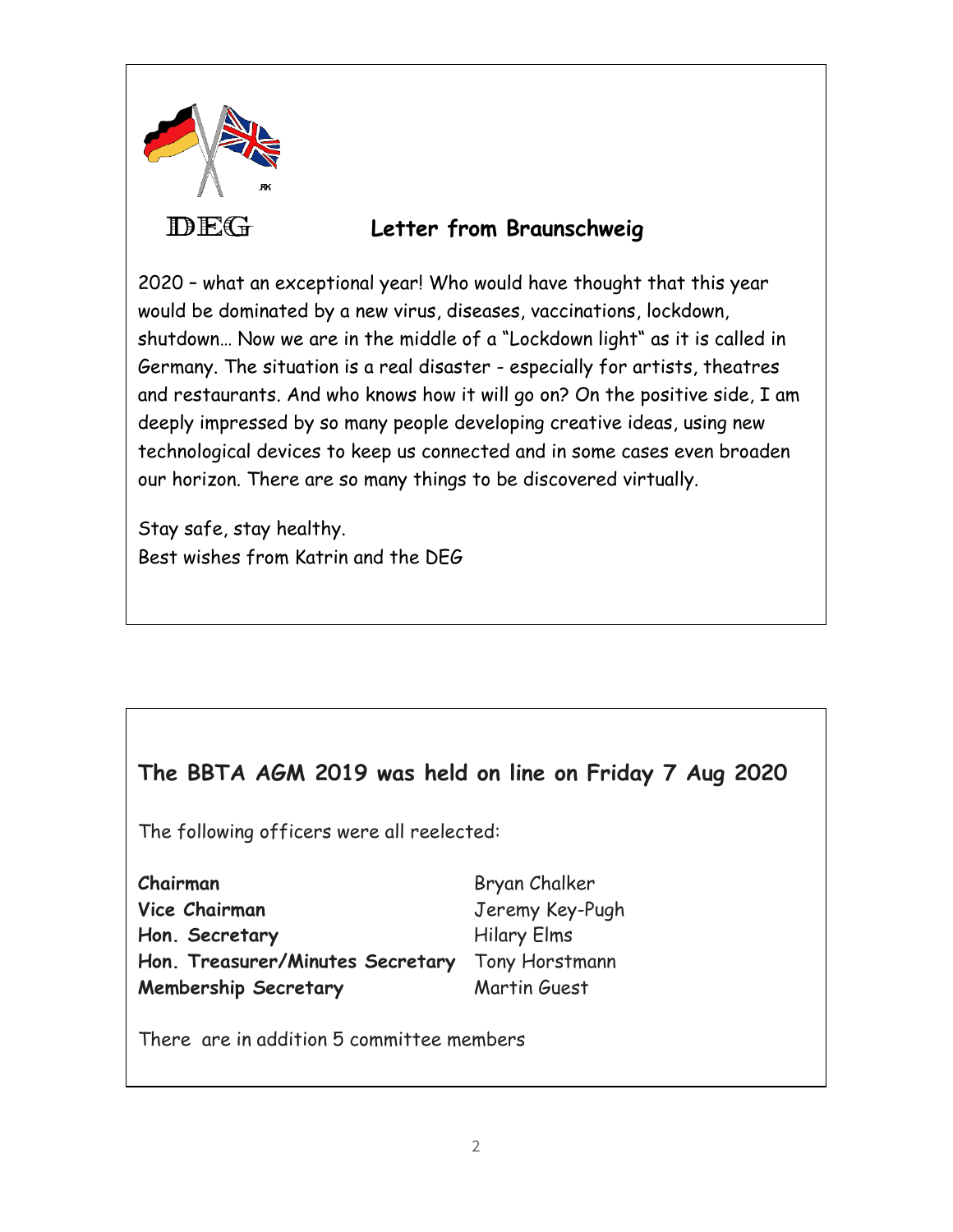# **Bridge News**



#### **Keep calm – and carry on playing bridge!**

During the past few months we have not been idle: contacts to our bridge friends in Brunswick have increased dramatically. It has always been possible to play bridge online, but since the early days of lockdown our clubs here in Bath have taken up the invitation of our counterparts in Brunswick to play in a weekly twinning tournament. This attracts some forty players each week, with occasional guests from other continents – and even robots!

The tournaments are hosted by Christina Lehne and directed by her and our own Christine MacFarlane (as shown in the photo), and also by other guest directors.

Tentative plans for Bath's next visit to Brunswick are being considered for May 2021, but in the meantime our virtual friendship is developing well.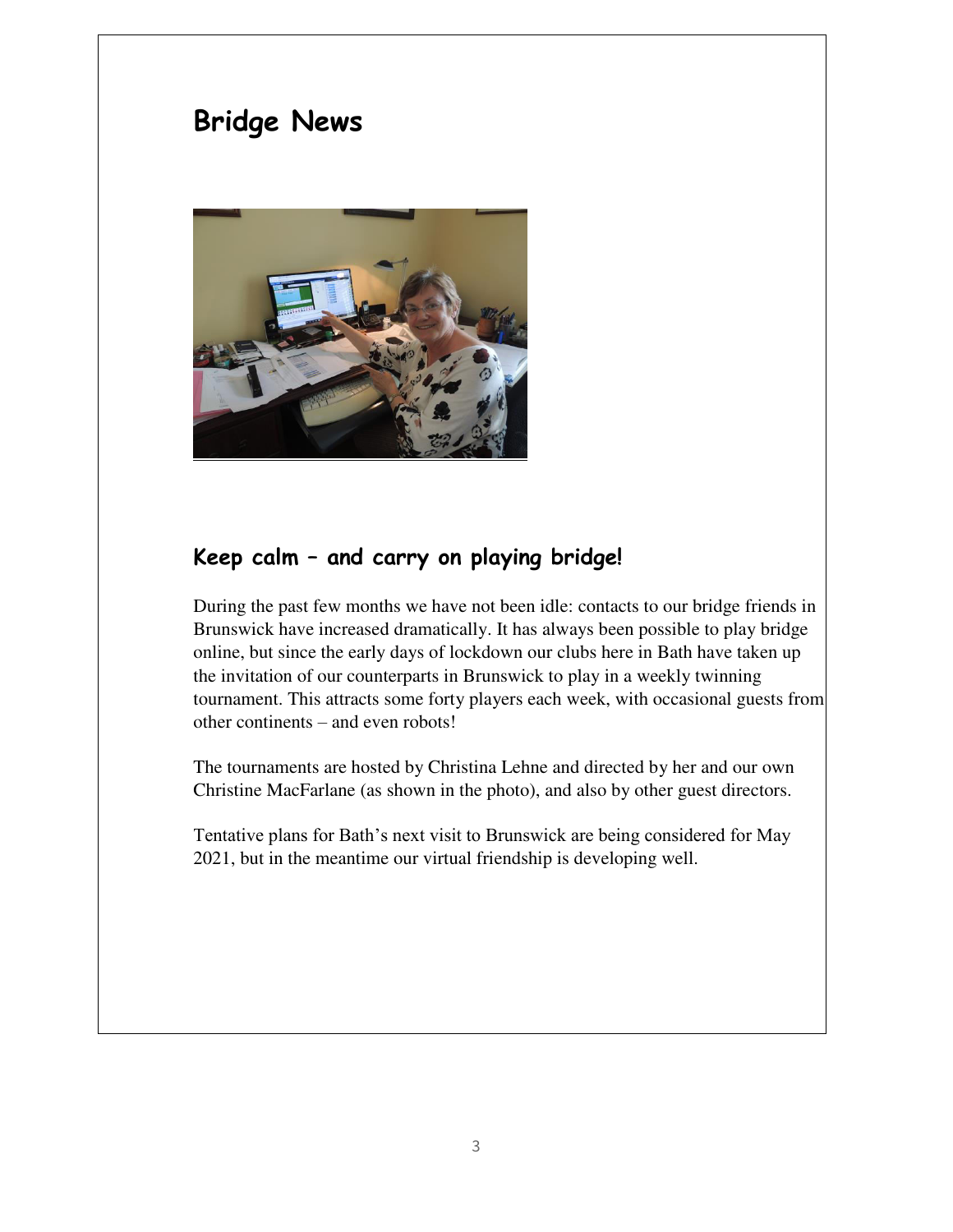# **STAMMTISCH**



You're never too young to start speaking German! Would you like to speak German in a relaxed and friendly atmosphere? Our Stammtisch meets every Wednesday at 13.00 in a Zoom video session. Bath German Society also continues to host a variety of interesting talks, also on Zoom. Please contact Martin Guest for details on how to join.

## **Forthcoming Events for 2021**

3 to 6 May Civic visit of Mayor Ulrich Markurth (a group of 4) to Bath

 $\mathsf{r}$ The city of Brunswick is naming a new bridge after Bath. To reciprocate this honour, go to the B&NES website, where suggestions for the naming of the new bridge in Bath can be made.

ĺ Sadly our Pre-Christmas meal will not be taking place this year. However as soon as as is feasible we look forward to meeting up again for a meal.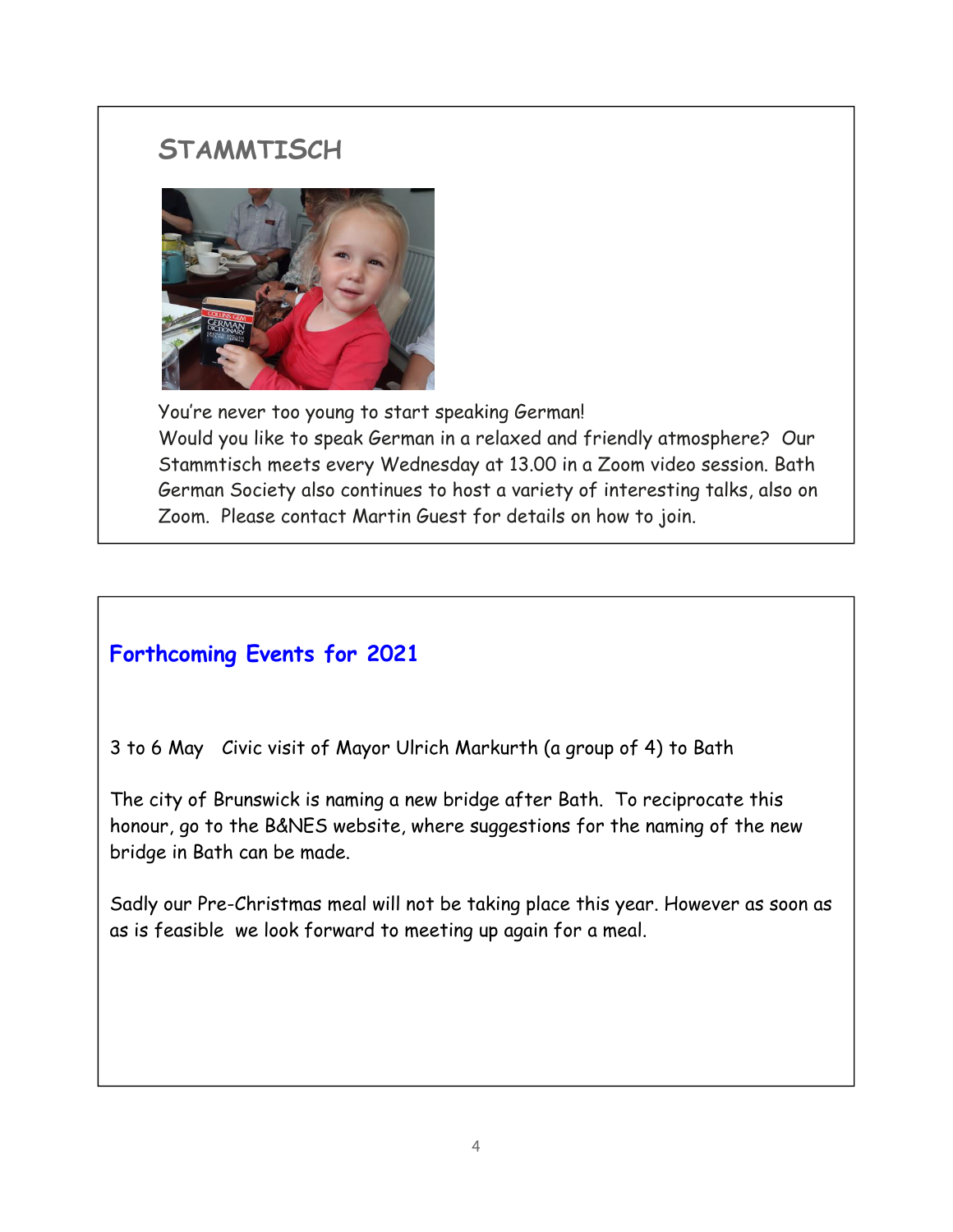# **Recommended for lockdown:**

#### **Netflix:**

"Charité" (6 episodes). set in the late 19<sup>th</sup> century it features the great pathologists Koch, Ehrlich and others working in Berlin's famous Charité Hospital.

**"Charité at war"** (6 episodes) the sequel. Life and work at the hospital in 1943

Both are in German (not difficult to follow) with English subtitles and both are fascinating from a medical and a historical perspective

#### **A good read:**

**The House by the Lake** by Thomas Harding (in English)

The story of a house from the early  $19<sup>th</sup>$  century, the families that lived in it and its subsequent restoration by a descendant of the original owner